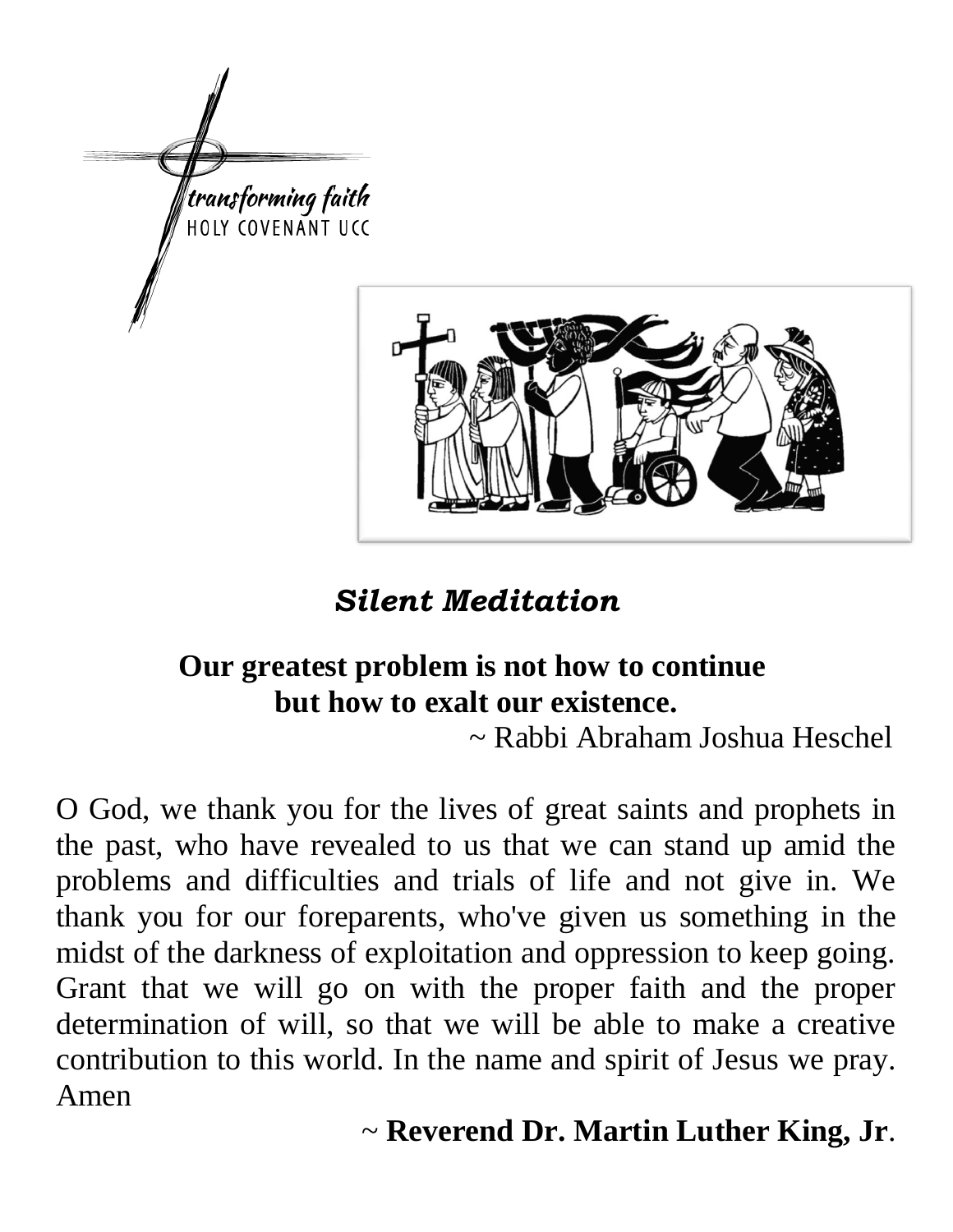#### **HOLY COVENANT UNITED CHURCH OF CHRIST** ALL SAINTS SUNDAY

#### **November 3, 2019**

Prelude Jon Weddell

Welcome and Announcements  $\mathbb F$  Nancy Ellett Allison

One: May the peace of Christ be with you.

**Many: And also with you.**

*(Please pass the information pads so that all worshippers might have the opportunity to sign them)*

Opening Voluntary Jon Weddell

\* Call to Worship **Ed Vickery** 

- One: Love the Living God, all you saints.
- **Many: Be strong, and let your heart take courage, all you who wait for the Everlasting God.**
- One: In God's presence, we are surrounded by a cloud of witnesses; people of all the ages who worship with hope and faith.
- **Many: In our communion with the Living God, we have communion with generations past and generations yet unborn.**
- One: As we celebrate the lives of ordinary saints, may we learn by their example how to make a way in this world.
- **Many: Help us never shrink in the face of duty or be content to meander in mediocrity. Help us learn to live fully and love deeply as we give thanks to God, who leads and guides us all.**

\* Passing of the Peace Ed Vickery

- One: Let us now greet one another as a sign of peace, for the peace of Christ is here to stay.
- **Many: Thanks be to God!**

\* All rise, in body or spirit (p) Sing Response & Hymnals located below pews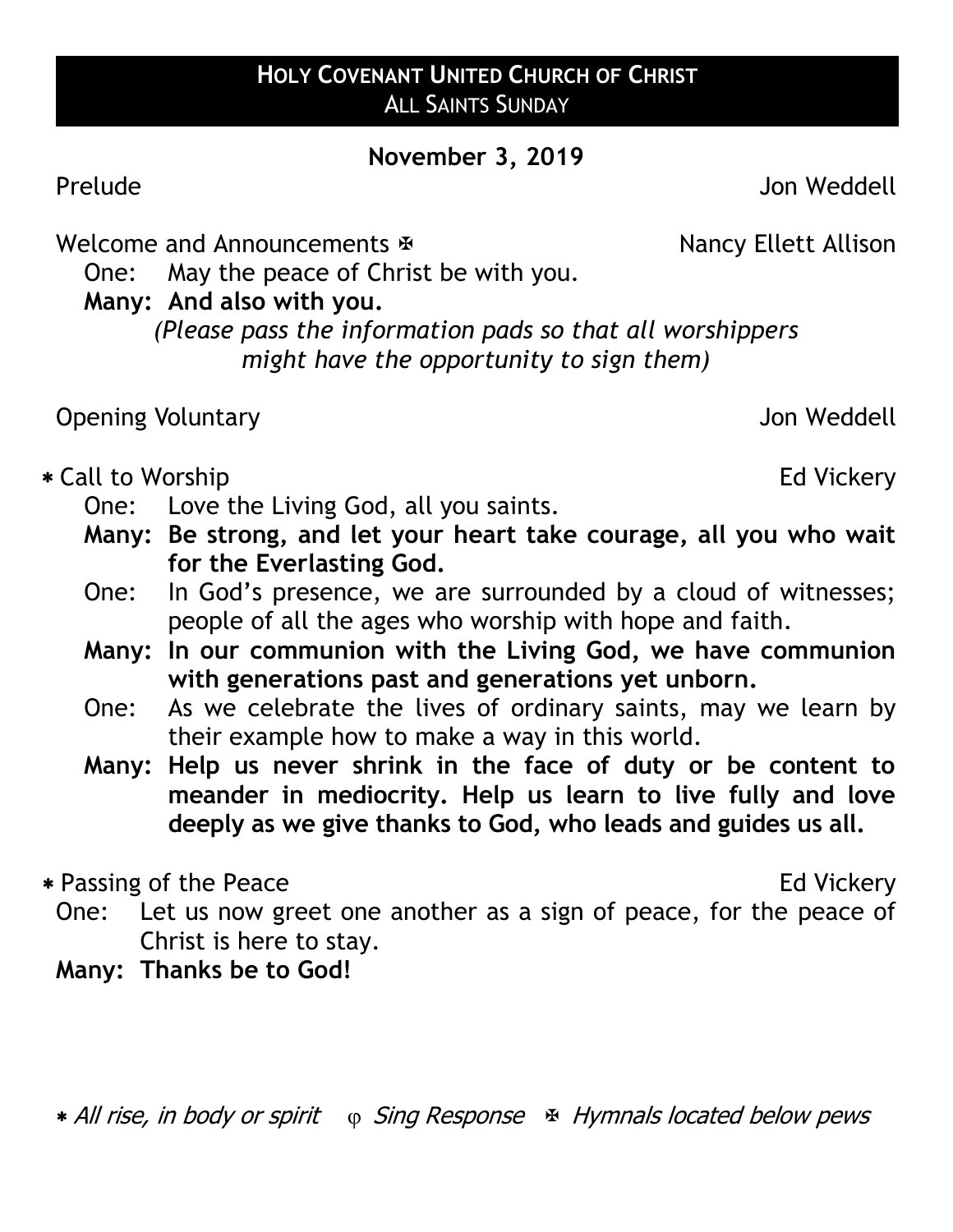**For all the saints who from their labors rest, Who to the world their steadfast faith confessed, Your name, O Jesus, be forever blessed. Alleluia! Alleluia!**

**You were their rock, their refuge, and their might; You, Christ, the hope that put their fears to flight; 'mid gloom and doubt, you were their one true light. Alleluia! Alleluia!**

**Still may your people, faithful, true, and bold, Live as the saints who nobly fought of old, And share with them a glorious crown of gold. Alleluia! Alleluia!**

**Ringed by this cloud of witnesses divine, We feebly struggle, they in glory shine; Yet in your love our faithful lives entwine. Alleluia! Alleluia!**

**And when the strife is fierce, the war-fare long, Steals on the ear the distant triumph song, Then hearts are brave again, and faith grows strong. Alleluia! Alleluia!**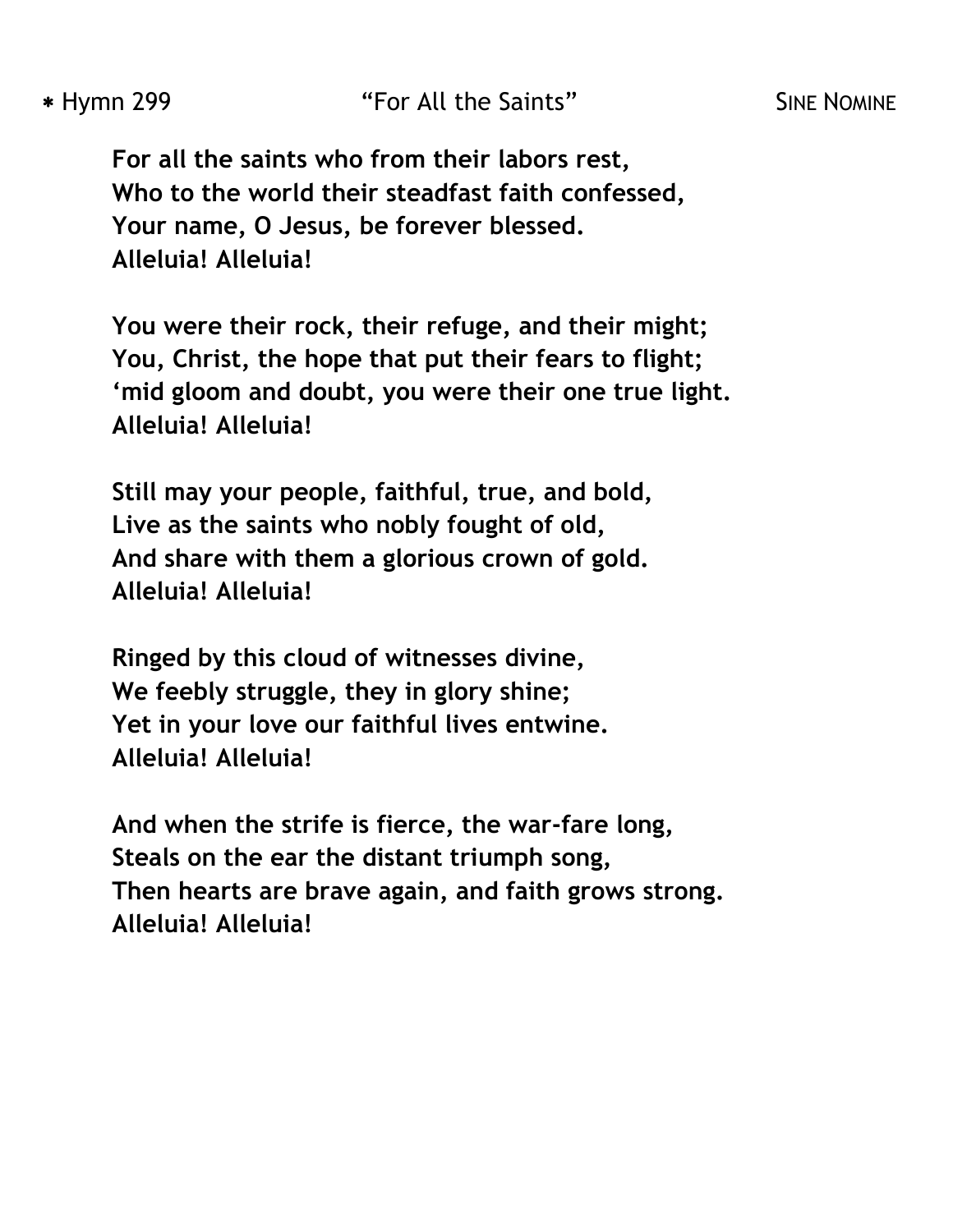**O, my Lord, it's a winding road And my heart aches from a heavy load. I feel the weight beneath the ground. But ain't no grave gonna hold me down.**

**O, my Lord, I can barely sing Waiting for You and Your reckoning. I feel the weight beneath the ground. Ain't no grave gonna hold me down.**

*Chorus: I will rise! I will rise! (2x) Trouble comes for everyone; Death has no respect for love. Roll that stone I won't be found; Ain't no grave gonna hold me down.*

> **Lord, I'm crooked from head to toe And whether death takes me fast or slow You'll raise me then and you you'll raise me now! Ain't no grave gonna hold me down!** *(Chorus)*

**Oh my Lord, I can barely see Through this fog pressing in on me. Angels humming, can you hear the sound? Ain't no grave gonna HOLD ME DOWN.** *(Chorus)*

Children's Message **Fred Robinson** *(Following the Children's Message, pre-schoolers go to extended care and those in kindergarten through fifth grade to Children's Church.)*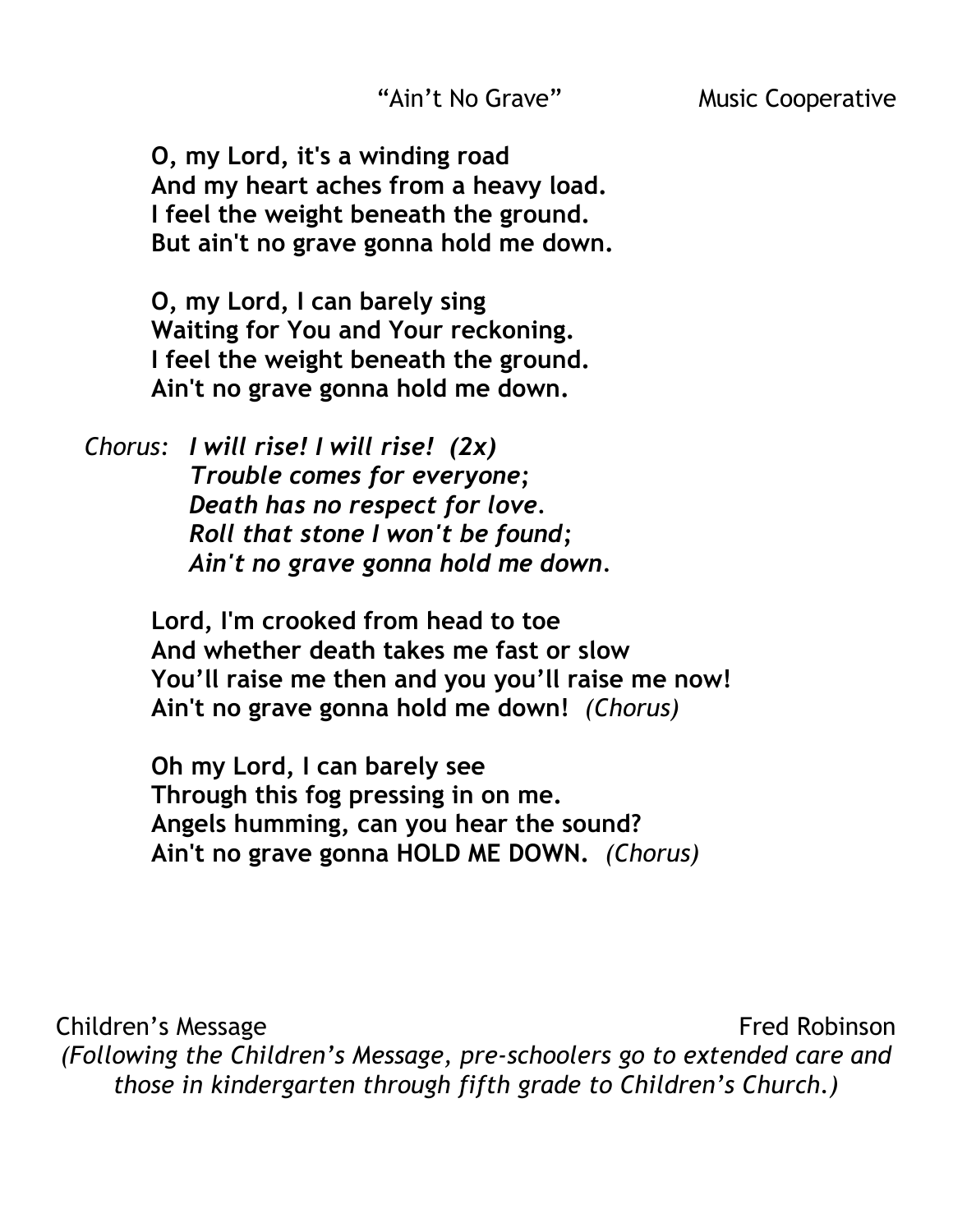Prayers of the People & Litany of Remembrance Nancy Ellett Allison

- One: O Risen Christ, today we remember with fondness all your saints who have been called to their eternal home, especially those from our church community who have died during this past year: Budd and Sandra Blume and Gail Bushman.There are others who have died over the past year who were important to us. There are those who we continue to miss, although more than a year has passed since they were with us.
- **Many: At the rising of the sun and at its going down, we remember them.**
- One: In this year which marks the 400th anniversary of the first Africans brought to our shores in chains we pray for and remember:
- **Many: The more than 15 million children of God who in this nation and in others were kidnapped and sold into enslavement in this and other lands. We remember the millions of Africans who died during the Middle Passage and their descendants who were separated from their families during enslavement, renamed, branded, tortured, maimed, raped, and killed; at the rising of the sun and at its going down, we remember them.**
- One: We remember their descendants who have born the weight of sharecropping and convict leasing; terrorism in its many forms, including lynchings and the Jim Crow laws denying basic human rights, segregation and repeated attempts at disenfranchisement, profiling and mass incarceration, and the vast inequities in educational, economic, social and political opportunity.
- **Many: We pray for and honor the ancestors who endured discrimination and these injuries as they gather around us. At the rising of the sun and at its going down, we remember and pray for all those who today bear the collective trauma of four hundred years with grace, power and dignity.**
- One: At the rising of the sun and at its going down, we remember and rejoice in the beauty and brilliance of all the children of God who descend from those brought here in violence.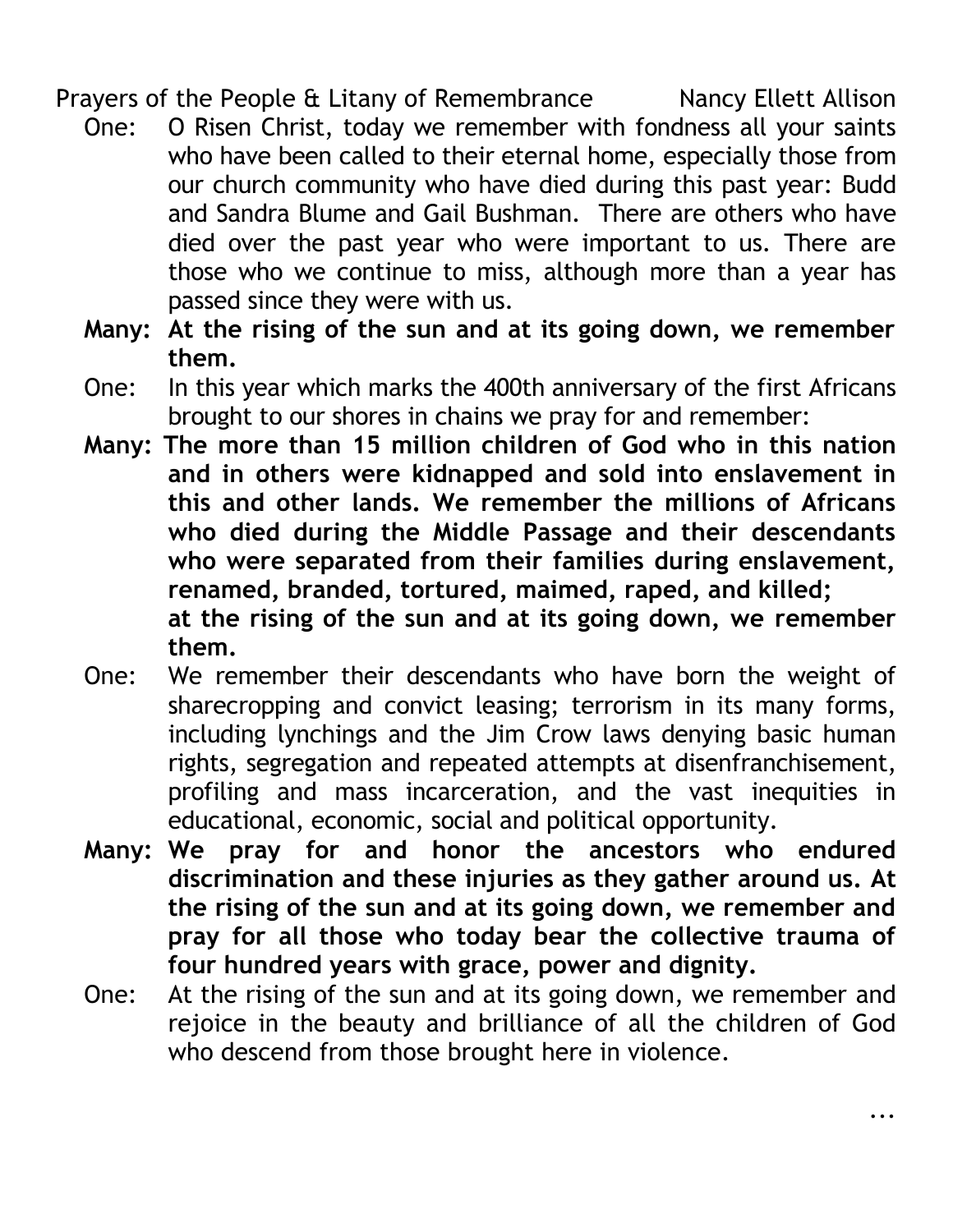- **Many: We pray for God's grace to give us the strength, determination and courage to speak the truths of our past, to repair the breach and heal the wounds that live into the present, to acknowledge the humanity of all people, and together to create a future of equity, justice and love for all God's children.**
- One: As long as we live, they too will live, for they are now a part of us, as we remember them.
- **Many: When we are weary and in need of strength, we remember them.**
- One: When we are lost and sick in heart, we remember them.
- **All: When we have joy we want to share, we remember them. We offer all these memories into your care and keeping, knowing they are held always in your presence. Amen.**

| Hymn | "Swing Low, Sweet Chariot"         | SPIRITUAL |
|------|------------------------------------|-----------|
|      | Swing low, sweet chariot,          |           |
|      | Coming for to carry me home $(2x)$ |           |

**I looked over Jordan, and what did I see Coming for to carry me home A band of angels coming after me Coming for to carry me home** *(Chorus)*

**If I get there before you do Coming for to carry me home Tell of my friends that I'm a coming too Coming for to carry me home** *(Chorus)*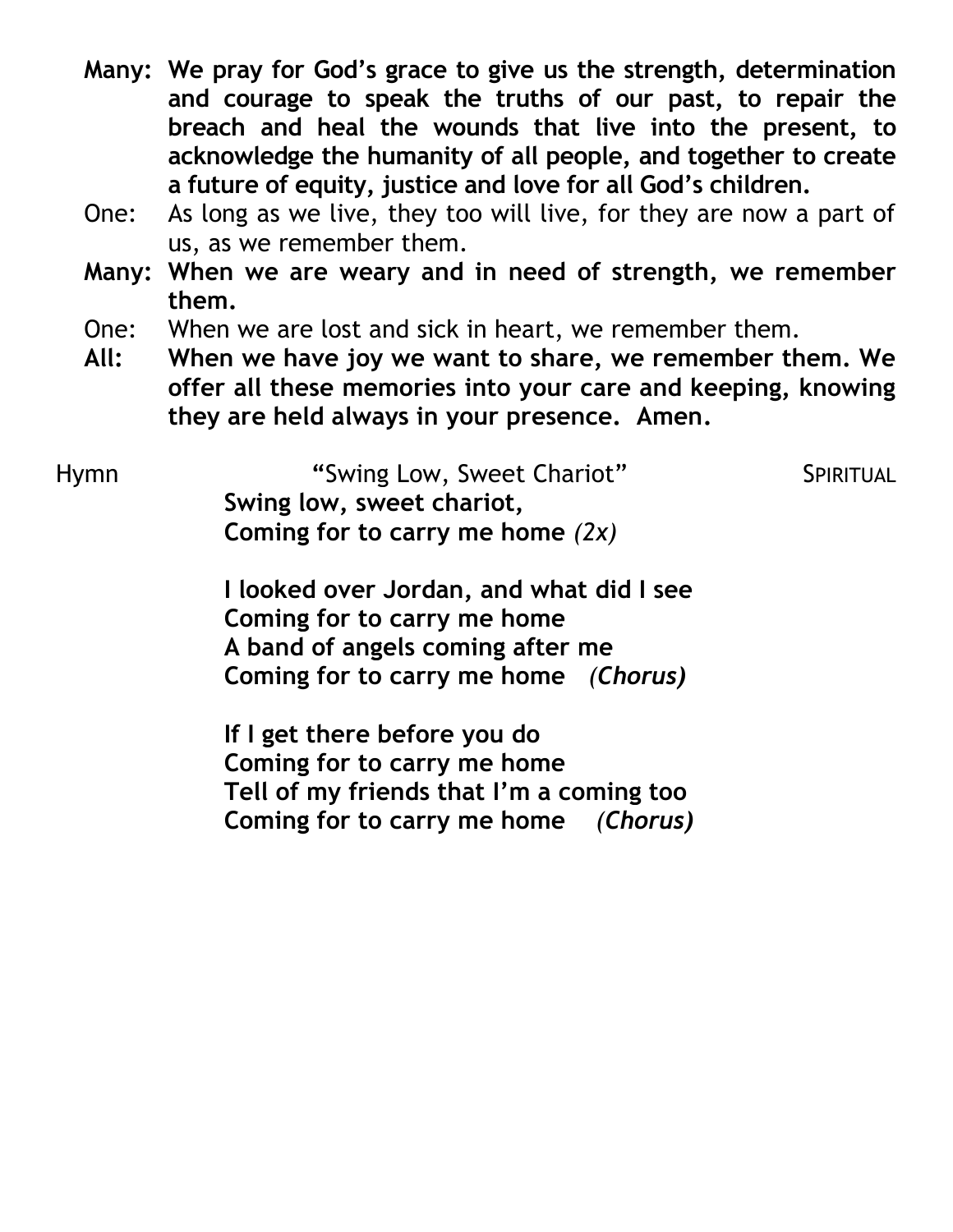Contemporary Reading **Psalm 8** Aline Sullivan *"Everyday Psalms" paraphrased by Jim Taylor*

Above all wonders of nature rises the miracle of friendship; A mother and her baby bond for life; friends risk their lives for each other; even among thieves there is honor. Stars and nebulas are far away, but friends are near at hand. Friendship flowers unpredictably; the desert blossoms, the ice melts, the distance disappears. Friendship has no parallel anywhere else in the world. Envy and jealousy dissolve; fear and suspicion evaporate. This is how God meant the world to be. Nothing else compares with the wonder of friendship. It is not possible with a pet, Nor with the beasts of the field, the creatures of the forests, with the fish of the sea, or the birds of the air. Oh, Living God, our Holy One, what a glorious gift you have given! One: May we hear what the Spirit is saying to the Church. **Many: Thanks be to God. Open our ears, our hearts, our minds.**

Special Music **"** "I Remember, I Believe" Bernice J. Reagon *Melissa McQueen, Felicia Robinson, vocals, Jon Weddell, piano*

Gospel Lesson Luke 6:20-31 Fred Robinson Jesus looked up at his disciples and said:

Blessed are you who are poor, for yours is the kingdom of God. Blessed are you who are hungry now, for you will be filled. Blessed are you who weep now, for you will laugh. Blessed are you when people hate you, and when they exclude you, revile you, and defame you on account of the Son of Man.

Rejoice on that day and leap for joy, for surely your reward is great in heaven; for that is what their ancestors did to the prophets. But woe to you who are rich, for you have received your consolation. Woe to you who are full now, for you will be hungry. Woe to you who are laughing now, for you will mourn and weep. Woe to you when all speak well of you, for that is what their ancestors did to the false prophets. But I say to you that listen, love your enemies, do good to those who hate you, bless those who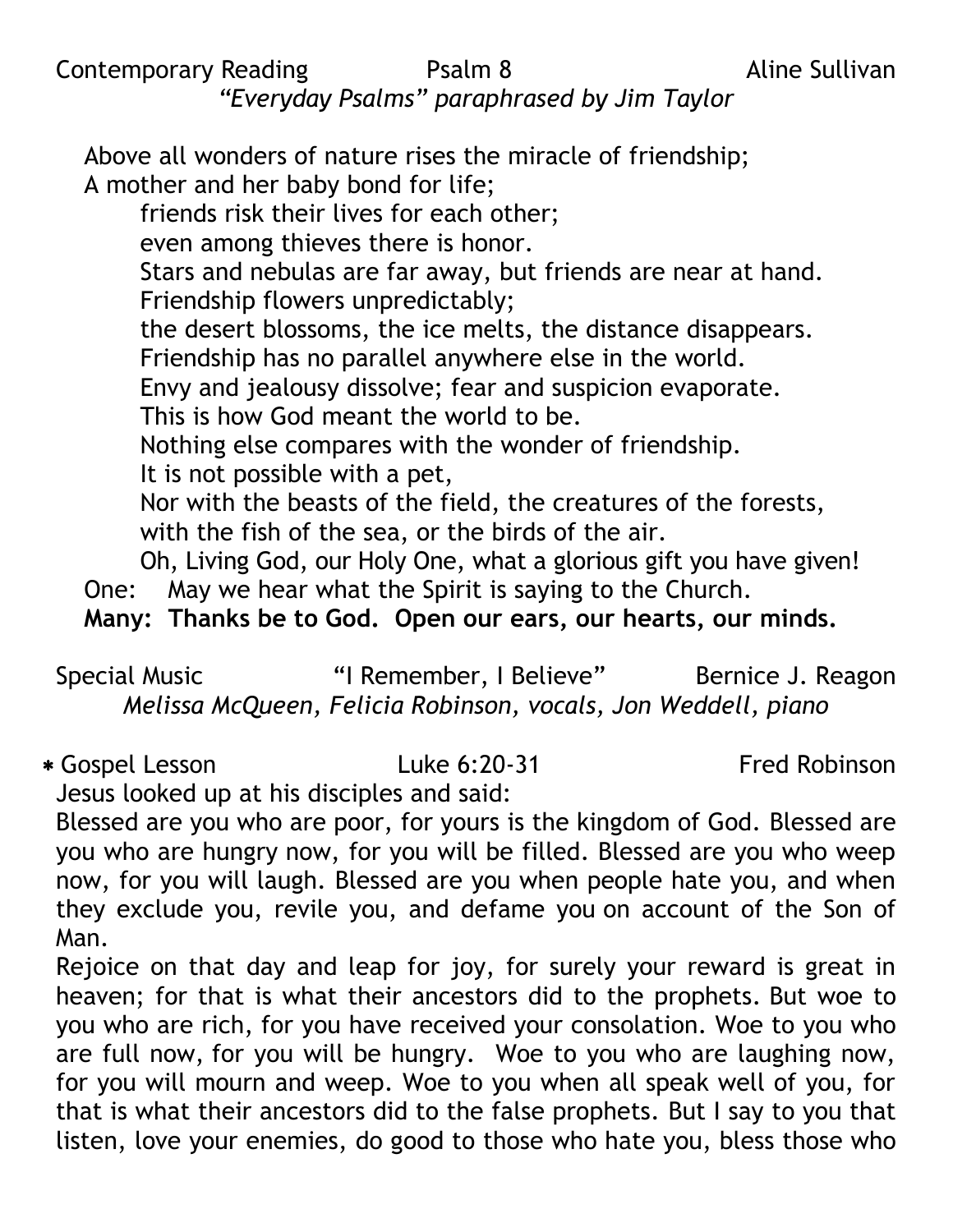curse you, pray for those who abuse you. If anyone strikes you on the cheek, offer the other also; and from anyone who takes away your coat do not withhold even your shirt. Give to everyone who begs from you; and if anyone takes away your goods, do not ask for them again. Do to others as you would have them do to you.

One: May we hear what the Spirit is saying to the Church.

**Many: Thanks be to God. Open our ears, our hearts, our minds.**

| Reflection                  | "An Exalted Existence" | Nancy Ellett Allison |
|-----------------------------|------------------------|----------------------|
| <b>Offertory Invitation</b> |                        | <b>Fred Robinson</b> |
| <b>Offering Music</b>       |                        | Jon Weddell          |
| * Doxology                  |                        | <b>ELLACOMBE</b>     |

**As saints of old their first-fruits brought of orchard, flock and field, To God, the giver of all good, the source of bounteous yield, So we today first-fruits would bring, the wealth of this good land, Of farm and market, shop and home, of mind and heart and hand.**

**In gratitude and humble trust we bring our best today, To serve Your cause and share Your love with all along life's way. O God, who gave yourself to us in Jesus Christ Your Son, Teach us to give ourselves each day until life's work is done.**

\* Offertory Dedication **Figure 2018 Fred Robinson**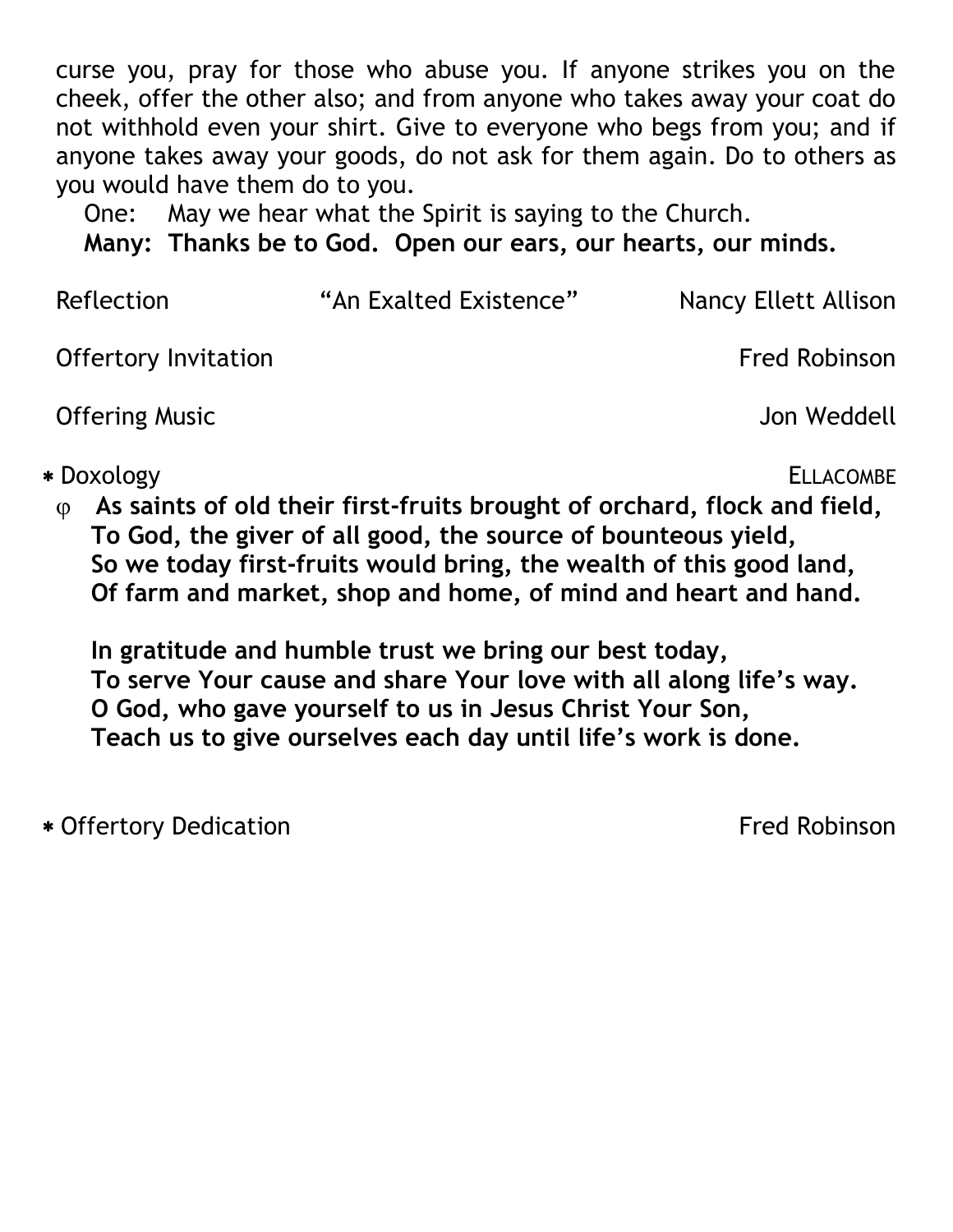Invitation to Communion **Nancy Ellett Allison, Fred Robinson** 

- One: We gather at this table, God's table;
- **Many: The table has been set long before we were born.**
- One: There are places for all who have gone before us,
- **Many: We take their hands as we approach to be received.**
- One: You are welcome at this table, Christ's table.
- **ALL: The faithful ones are gathered with us from all generations. We lift up the memories of loved ones we no longer see, we open our hearts to the presence of loved ones who are with God, for God is present with us. This is the table of reconciliation, of forgiveness, of restoration. This is the table for all the saints of God.**
- One: We lift our hearts in gratitude and unity as together we pray,
- **ALL: Our God, in whom is heaven, blessed be your name. Your kingdom come, Your will be done on earth, as it is in heaven. Give us this day our daily bread, and forgive us our sins as we forgive those who sin against us. And lead us not into temptation, but deliver us from evil. For Yours is the kingdom and the power and the glory forever. Amen.**

Words of Institution

Sharing of the Bread and Cup

# **ALL SAINTS REMEMBRANCE**

*Ushers will direct you to come forward to receive communion and light a candle to remember the saints in your life.*

*Communion is received by intinction. Please take bread or a gluten free wafer and dip it into the cup to receive both elements. The Communion elements are bread and grape juice.*

Music during Communion

Prayer after Communion *(in unison)*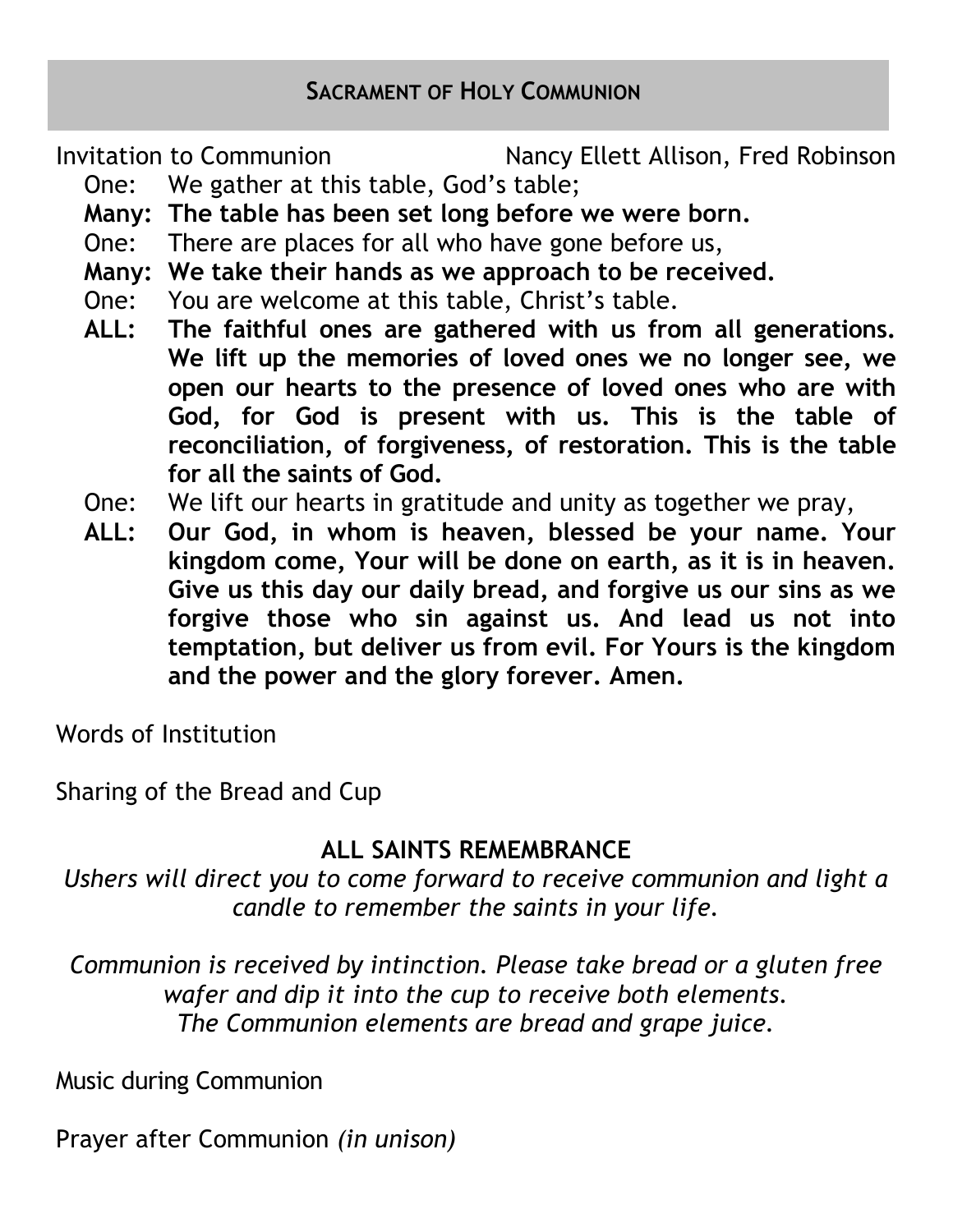**In deep gratitude for this moment, this meal, and these people, we give ourselves to you. Lead us forward to live as changed people because we have shared the Living Bread and cannot remain the same. Ask much of us, expect much from us, enable much by us, and encourage many through us. And thus Living God, may we live as your saints in this world. Amen.**

- 
- \* Benediction Nancy Ellett Allison

\* Benediction Response NEW DIMENSIONS

 **God of rainbow, fiery pillar, Leading where the eagles soar, We your people, ours the journey, Now and ever, now and ever, now and ever more.**

Postlude Jon Weddell

#### **WHAT'S HAPPENING AT HOLY COVENANT**

# **PLEASE SIGN OUR ATTENDANCE REGISTER**

**WELCOME** to all who worship today at Holy Covenant! Guests and members, please sign an attendance register and then pass it back to its starting point, taking note of who is worshipping near you and greet them.

#### **ATTENTION SINGERS! ADVENT REHEARSAL TODAY, 12:30- 2PM W.I.S.E. MEETING WILL NOT MEET IN NOVEMBER.**

Meg Houlihan will be in touch for a convenient December gathering. All are welcome; **megmhoulihan@gmail.com** or 704-957-8738.

# **WILL YOU WALK WITH US ON THE WAY?**

We are grateful for all who have already generously pledged towards our 2020 Stewardship campaign. 2020 Pledges received are currently 71% of our General Fund (church ministries and operating expenses) pledge goal and 74% of our Building (Capital Fund towards paying our mortgage) pledge goal. We prayerfully request and need all 2020 pledges sent in no later than next Tuesday, November 5 so that our Budget team and Consistory can make spending cuts to our 2020 ministries and spending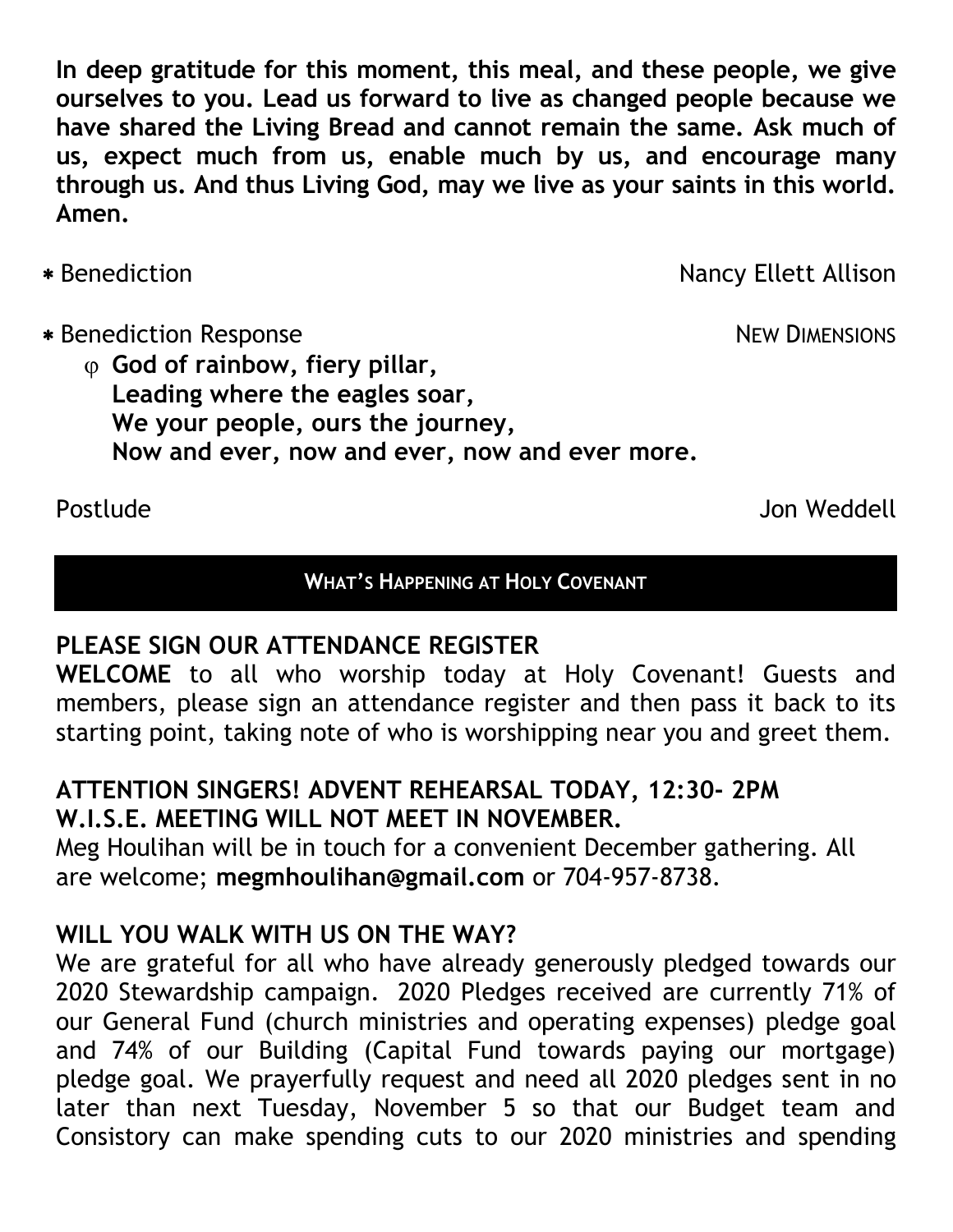plan if necessary. Our proposed spending plan will be presented at our annual meeting on November 17 for congregational discussion and vote. Place your commitment card in the offering plate or email your pledge to **office@holycovenantucc.org**.

# **TIME OUT YOUTH MEAL, NOVEMBER 14**

We are serving a family style dinner at the Time Out Youth Center Thursday evening, November 14th. There is a need for donations (food or funds), and for several volunteers for preparations, serving the meal & interaction with youth for about 1-1.5 hrs. Your support is greatly appreciated! Contact Bob Saylor, 704-239-7342 or **bchs3201@aol.com**

# **ANNUAL MEETING, SOUP & PIES! NOVEMBER 17**

Our 2019 Annual Meeting is our opportunity to discuss and share the work of the church with the entire congregation. To conduct the business of the church we need a quorum - and that means we need our members present! If you have any questions about the annual meeting, please contact **Consistory President Cheryl Milam, docmilam@hotmail.com** or 980-521-0848. Please bring the pie of your choice. Soup and beverages will be provided.

**WE COULDN'T PROVIDE OUR WARM WELCOME WITHOUT THE HELP OF:** Elder for November: Tom Magraw, **tmagraw@aol.com** or 704-614-5405 Deacons for November: Cheryl Milam, Cheri Dennis Greeters: Shirley Moder, Von McQueen-Simmons Ushers: JP Griffin, Jill Gregg, Laurence Winston, Barb Schneller Media: Brian Hankins, Lisa Cloninger Tabulators: Eileen Howe, JoAnn Jellison Refreshments: Rebecca MacNair-Semands Recyclers: Kristin Andes, Tom Magraw